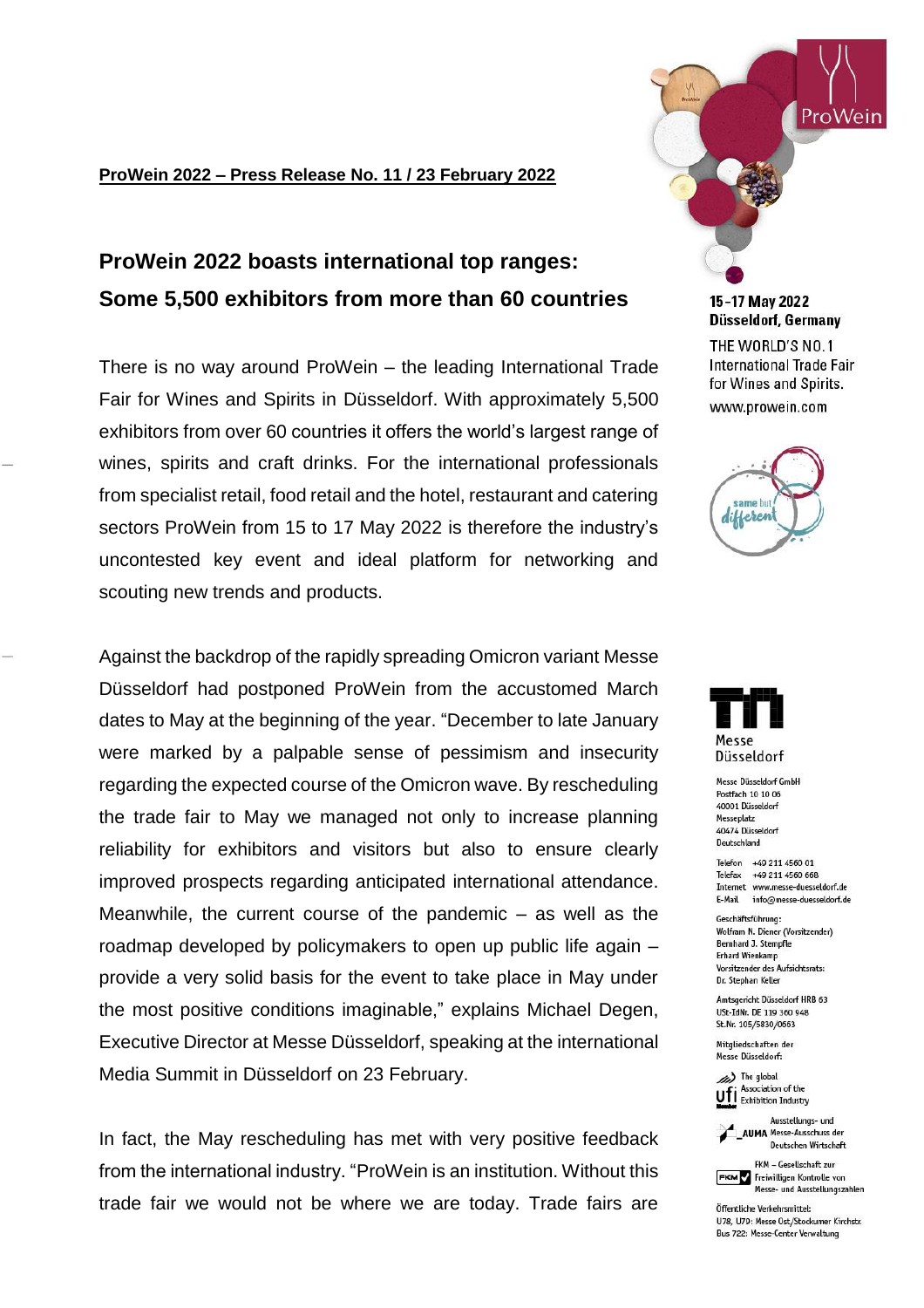important in a global world but without international guests they are a bit like a school get-together with just your classmates," says Dr. Martin Tesch from the wine estate Weingut Tesch ([www.weingut](http://www.weingut-tesch.de/)[tesch.de](http://www.weingut-tesch.de/)) on Germany's Nahe region, aptly putting it in a nutshell. Magdalena Pesco, General Manager of Wines of Argentina [\(www.winesofargentina.com\)](file:///C:/Users/Andrea%20Blomen/Downloads/www.winesofargentina.com), arrives at the same conclusion: "Postponing ProWein to early summer was a good idea and will pay off for everyone at the end of the day." This view is also shared by such international visitors as Gretchen Thomas, VP Creation of the Barcelona Restaurant Group/USA ([www.barcelonawinebar.com](http://www.barcelonawinebar.com/)), who underlines a view echoed by many other buyers: "If the task is to discover new wines and make contacts with suppliers, then there is no better event for my company than ProWein in Düsseldorf. In just a few days we can do the work and attend the meetings fast and effectively that would otherwise take us months. We are so happy that we will be able to take part in person again in May."

## **Product spectrum @ ProWein: unique the world over**

From 15 to 17 May to the tune of 5,500 exhibitors from over 60 countries will be spread across the 13 halls of Düsseldorf Exhibition Centre, clearly segmented according to country and region. "The international brand leaders will be represented here as will importers and exporters, agencies, select estates and the individual winegrowing regions," remarks Bastian Mingers, Project Director at ProWein, and adds: "ProWein has a unique selling point: no other event worldwide offers this comprehensive product spectrum. Not even Covid-19 can slow us down."

Italy is represented in Halls 15 to 17 with all its growing regions including the biggest joint participations from Veneto, Piemonte and Tuscany. Alongside Italy's best-selling companies such as Zonin, Botter Vini and Fratelli Martini, numerous top-notch producers will be represented including Castello di Ama from Tuscany, Elena Walch

15-17 May 2022 Düsseldorf, Germany

ProWein

THE WORLD'S NO.1 **International Trade Fair** for Wines and Spirits. www.prowein.com





Messe Düsseldorf GmbH Postfach 10 10 06 40001 Düsseldorf Messeplatz 40474 Düsseldorf Deutschland

Telefon +49 211 4560 01 Telefax +49 211 4560 668 Internet www.messe-duesseldorf.de E-Mail info@messe-duesseldorf.de

Geschäftsführung: Wolfram N. Diener (Vorsitzender) Bernhard J. Stempfle **Erhard Wienkamp** Vorsitzender des Aufsichtsrats: Dr. Stephan Keller

Amtsgericht Düsseldorf HRB 63 USt-IdNr. DE 119 360 948 St.Nr. 105/5830/0663

Mitgliedschaften der Messe Düsseldorf:

(b) The global Association of the Ufi Association of the



Deutschen Wirtschaft FKM - Gesellschaft zur

FKM Freiwilligen Kontrolle von Messe- und Ausstellungszahlen

Öffentliche Verkehrsmittel: U78, U79: Messe Ost/Stockumer Kirchstr. Bus 722: Messe-Center Verwaltung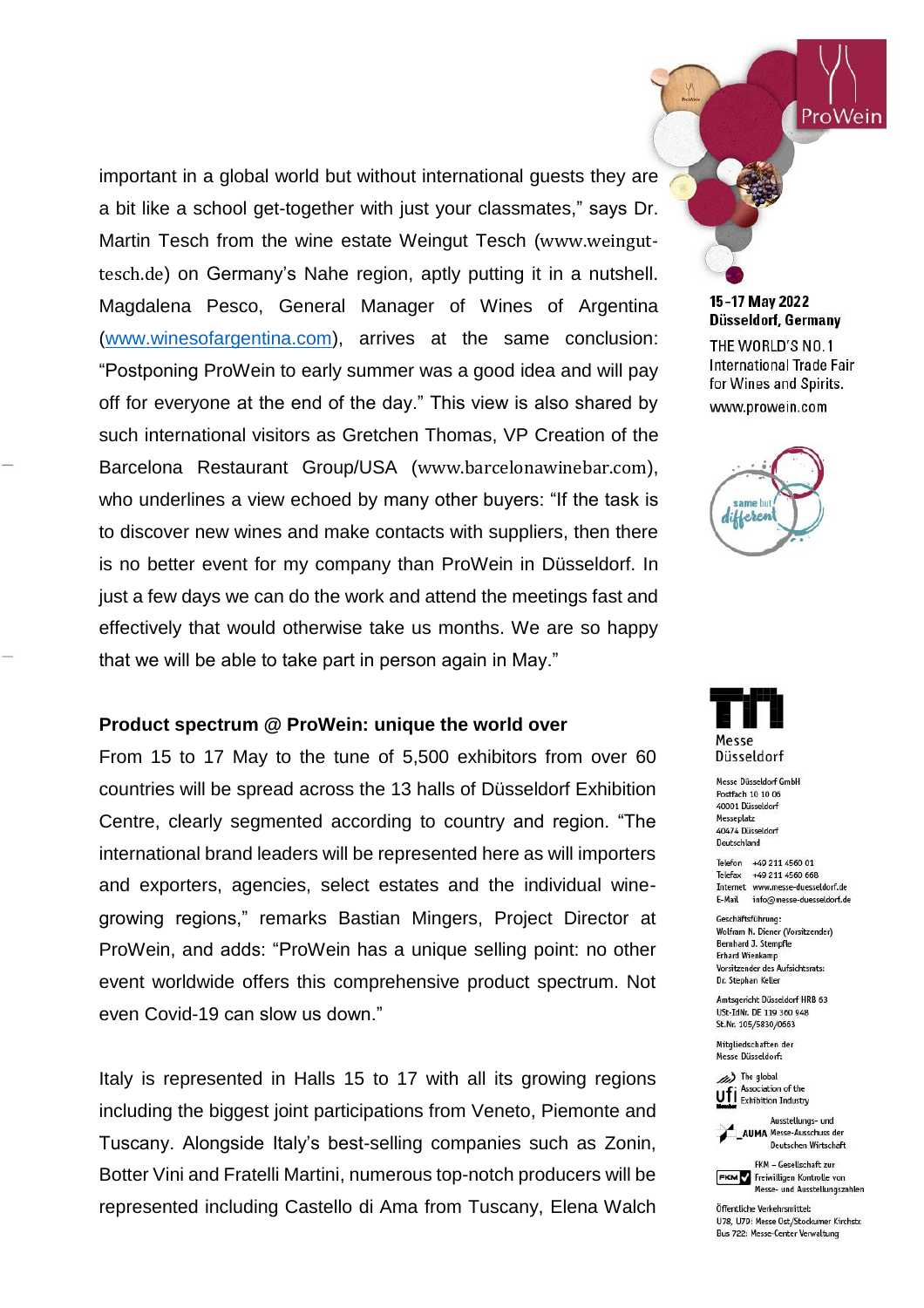from South Tyrol and Elio Altare from Piemonte. The wine nation Austria will be hosted at the forthcoming ProWein in Hall 5 while Portugal will feature in Hall 13, and Spain in Halls 13 and 14. Hall 12 will be reserved entirely for New World producers, including amongst others the Wine Institute of California, Wines of Chile and Wines of Argentina. In Hall 11 the focus will be on spirits.

# **"La Grande Nation" present with all growing regions**

Halls 9 to 11 are in the hands of the French wine industry. All winegrowing regions of "la grande nation" will fly their flags; occupying some 15,000 square metres of exhibition space this is almost a trade fair of its own. Household names like Les Grands Chais de France, Castel Frères, Albert Bichot, Bernard Magrez, Dourthe, Paul Mas and Gérard Bertrand are represented. Serving as the "golden entrée" to the France area is the Champagne Lounge featuring such wellknown brands as Ayala, Alexandre Bonnet, Collard Picard, Deutz and Heidsieck. Add to this, a great number of Champagne producers participating with their own stands: Bollinger, Charles Gosset, Nicolas Feuillatte, Lanson and Bruno Paillard. ProWein 2022 will see to the tune of 120 producers exhibit here, providing a comprehensive overview of the exquisite sparkling wines from the Champagne region.

#### **New Hall 1: home to the German wine business**

Curtains up for the new Hall 1: inaugurated in September 2019, the new Hall 1 with its representative entrance Süd will be used for ProWein for the first time this year – for the German suppliers, to be precise. Just under 800 exhibitors from Germany will be featured in Halls 1, 4 and 5. All relevant German wine-growing regions will join the fray such as Baden, Moselle, Nahe, Pfalz wines with some 40 vintners, Rheingau, Saxony with its state-owned estate Wackerbarth and the region Württemberg. Also flying its flag at ProWein 2022 will be VDP (Association of German Prädikat Wine Estates) with some

15-17 May 2022 Düsseldorf, Germany

ProWein

THE WORLD'S NO.1 International Trade Fair for Wines and Spirits. www.prowein.com





Messe Düsseldorf GmbH Postfach 10 10 06 40001 Düsseldorf Messeplatz 40474 Düsseldorf Deutschland

Telefon +49 211 4560 01 Telefax +49 211 4560 668 Internet www.messe-duesseldorf.de E-Mail info@messe-duesseldorf.de

Geschäftsführung: Wolfram N. Diener (Vorsitzender) Bernhard J. Stempfle **Erhard Wienkamp** Vorsitzender des Aufsichtsrats: Dr. Stephan Keller

Amtsgericht Düsseldorf HRB 63 USt-IdNr. DE 119 360 948 St.Nr. 105/5830/0663

Mitgliedschaften der Messe Düsseldorf:





FKM - Gesellschaft zur FKM Freiwilligen Kontrolle von

Messe- und Ausstellungszahlen Öffentliche Verkehrsmittel:

U78, U79: Messe Ost/Stockumer Kirchstr. Bus 722: Messe-Center Verwaltung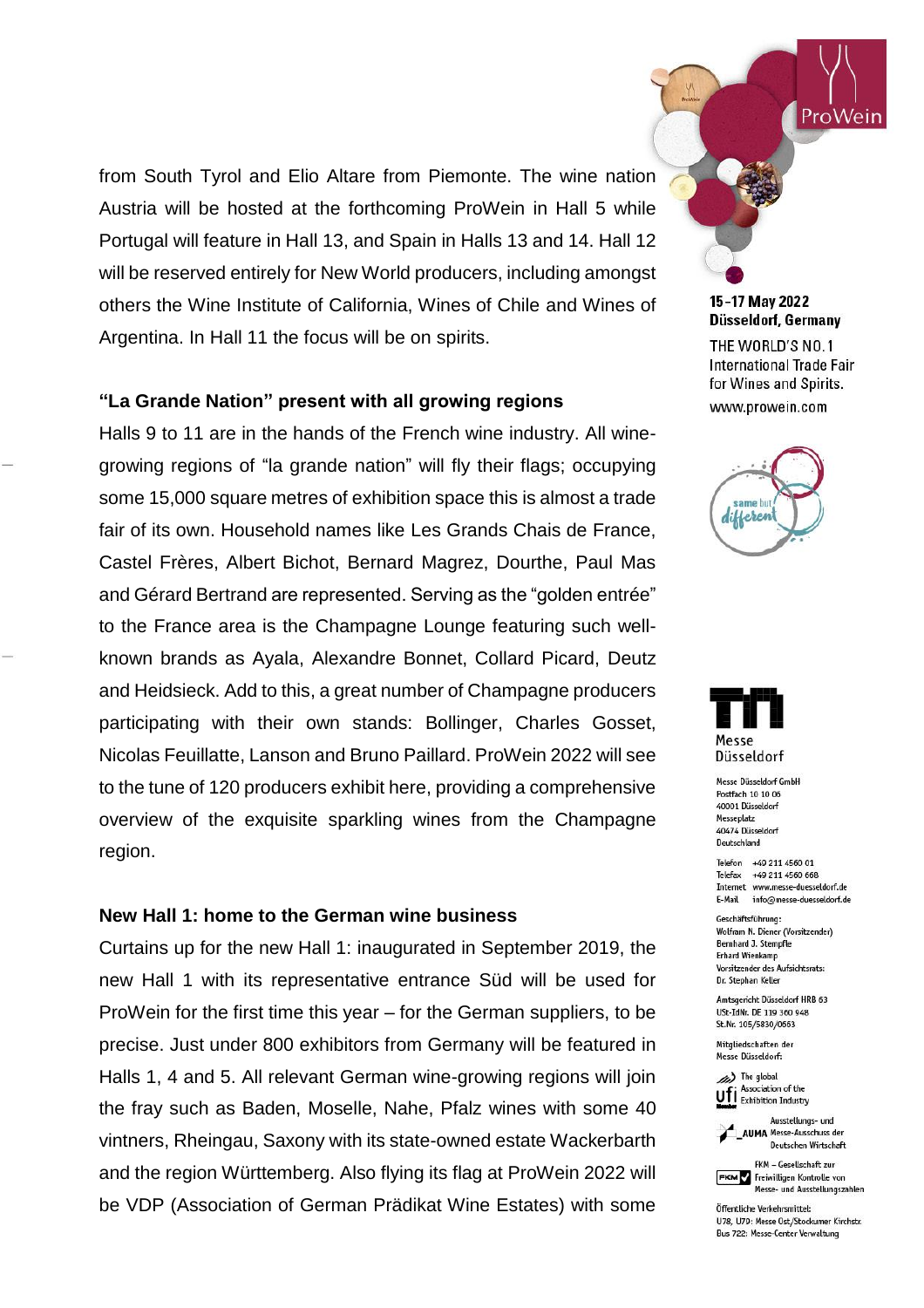70 estates from throughout Germany as well as the wine producers Dreissigacker, Henkell Global Freixenet, Hensel, Herres Layat, Molitor, Schlumberger, Schneider and Weil – to name but a few. Likewise, the organic segment – featuring international organic associations like Ecovin, Bioland, Demeter and Biodyvin plus Vignerons de Nature as well as individual exhibitors like Peter Riegel Weinimport or Can Axartel from Mallorca – will again all be exhibiting with representative ranges at ProWein. The popular special show "Organic World" has seen registrations from an additional 45 wine growers from Europe such as Italy, Greece, France and Spain.

# **"same but different": 120 exhibitors from 24 countries**

"same but different" (sbd) is a real highlight at the heart of ProWein 2022. Approximately 120 exhibitors from 24 countries will showcase a highly topical and versatile range of craft spirits, craft beer and cider in Hall 7.0. This means the special event is once again fully booked thanks to its special "recipe". The hallmark and secret to "same but different's" success are its unique spirits and the unrivalled atmosphere so typical of the activities in this exhibition hall. This sets sbd clearly apart from other events. As different as the focus of these exhibitors may be, they all share the same aim of careful, sustainable and creative processing of raw materials, great craftsmanship, often the principle of regional sourcing – and, of course, a great passion for the product and new trends. Hall 7.0 presents pioneers, trendsetters and market leaders from the growth segments of craft spirits, craft beer and cider – exactly the right place for professional visitors from trend hospitality, the bar community but also food retail. For more information visit:

[https://www.prowein.de/de/same\\_but\\_different.](https://www.prowein.de/de/same_but_different/same_but_different_2022)

## 15-17 May 2022 Düsseldorf, Germany THE WORLD'S NO.1 International Trade Fair

for Wines and Spirits. www.prowein.com

ProWein

same bu different



Messe Düsseldorf GmbH Postfach 10 10 06 40001 Düsseldorf Messeplatz 40474 Düsseldorf Deutschland

Telefon +49 211 4560 01 Telefax +49 211 4560 668 Internet www.messe-duesseldorf.de E-Mail info@messe-duesseldorf.de

Geschäftsführung: Wolfram N. Diener (Vorsitzender) Bernhard J. Stempfle **Erhard Wienkamp** Vorsitzender des Aufsichtsrats: Dr. Stephan Keller

Amtsgericht Düsseldorf HRB 63 USt-IdNr. DE 119 360 948 St.Nr. 105/5830/0663

Mitgliedschaften der Messe Düsseldorf:

(b) The global Association of the Ufi Association of the



Ausstellungs- und \_AUMA Messe-Ausschuss der Deutschen Wirtschaft

FKM - Gesellschaft zur FKM Freiwilligen Kontrolle von Messe- und Ausstellungszahlen

Öffentliche Verkehrsmittel: U78, U79: Messe Ost/Stockumer Kirchstr. Bus 722: Messe-Center Verwaltung